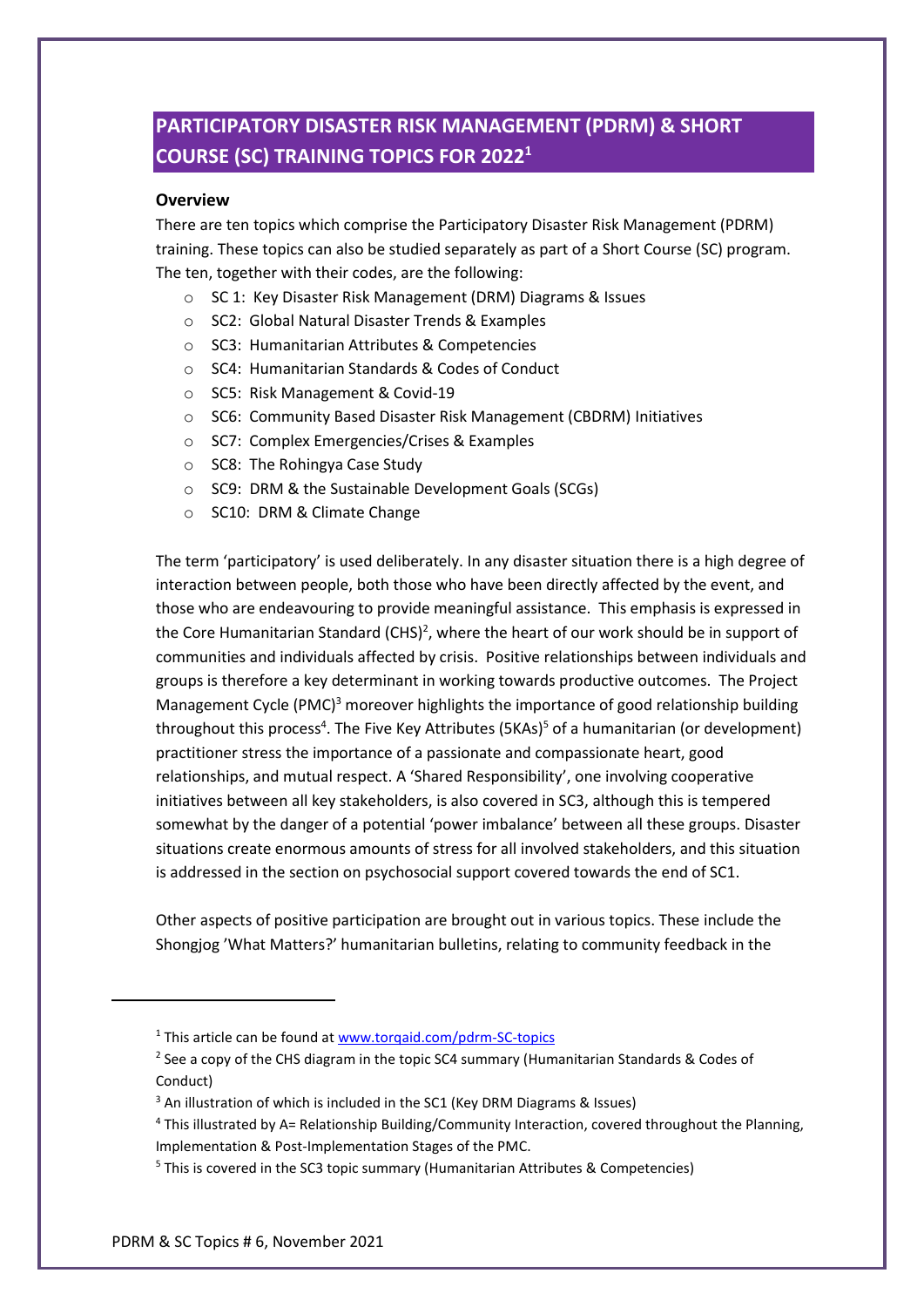Rohingya situation in Cox's Bazar, Bangladesh<sup>6</sup>; as well as the 'Communication & Consultation' component of the ISO 31000 risk management framework<sup>7</sup>. As a final, practical, comment on participatory interaction, the reader's attention is drawn to the overall online, accredited, PDRM program process<sup>8</sup>, which brings together a mixture of humanitarian practitioners, university students, and guest speakers, to both share experiences and explore new ideas.

There are other important complementary aspects of the twelve topics covered. A diverse range of natural disasters and complex crises/emergencies from around the world are explored<sup>9</sup>. Links to key international treaties are made, these including the Sendai Framework for Disaster Risk Reduction (SFDRR)<sup>10</sup>, the Sustainable Development Goals (SDGs)<sup>11</sup>, and the 2015 Paris and 2021 Glasgow Climate Change conferences and agreements<sup>12</sup>. Key contemporary global challenges are explored, primarily Covid-19<sup>13</sup> and Climate Change<sup>14</sup>. Links to helpful models are also covered, these including the ELRHA humanitarian framework<sup>15</sup>, the Core Humanitarian Standard (CHS)<sup>16</sup>, and the Project Management Cycle  $(PMC)^{17}$ . Finally, a number of useful tools are introduced, namely the Ten Seed Technique (used in CBDRM initiatives)<sup>18</sup>, the ISO 31000 risk management framework<sup>19</sup>, and Train like a Champion (TLC) Principles and Tips<sup>20</sup>.

<sup>14</sup> Covered in topic SC10

<sup>6</sup> This is covered in topic SC8 (the Rohingya Case Study)

 $<sup>7</sup>$  This is covered in topic SC5 (Risk Management)</sup>

<sup>&</sup>lt;sup>8</sup> Se[e www.torqaid.com/online-pdrm-program](http://www.torqaid.com/online-pdrm-program)

<sup>9</sup> With natural disasters including tropical storms, Australian bushfires, and drought in the Horn of Africa; complex scenarios including Afghanistan, the Yemen and Tigray; and Community Based Disaster Risk Management (CBDRM) initiatives covering examples from Vanuatu, Laos and Bangladesh (Rohingya).

<sup>&</sup>lt;sup>10</sup> Covered in topic SC5 (Risk Management)

<sup>&</sup>lt;sup>11</sup> Covered in topic SC 9

<sup>12</sup> Covered in topic SC10 (DRM & Climate Change)

<sup>13</sup> Covered in topic SC5 (Risk Management & Covid-19)

<sup>&</sup>lt;sup>15</sup> Covered in topic SC3 (Humanitarian Attributes and Competencies)

<sup>16</sup> Covered in topic SC4 (Humanitarian Standards & Codes of Conduct)

<sup>17</sup> Covered in topic SC1 (Key DRM Diagrams & Issues)

<sup>&</sup>lt;sup>18</sup> Covered in topic SC6

<sup>19</sup> Covered in SC5 (Risk Management & Covid-19)

<sup>20</sup> Covered in SC3 (Humanitarian Attributes & Competencies)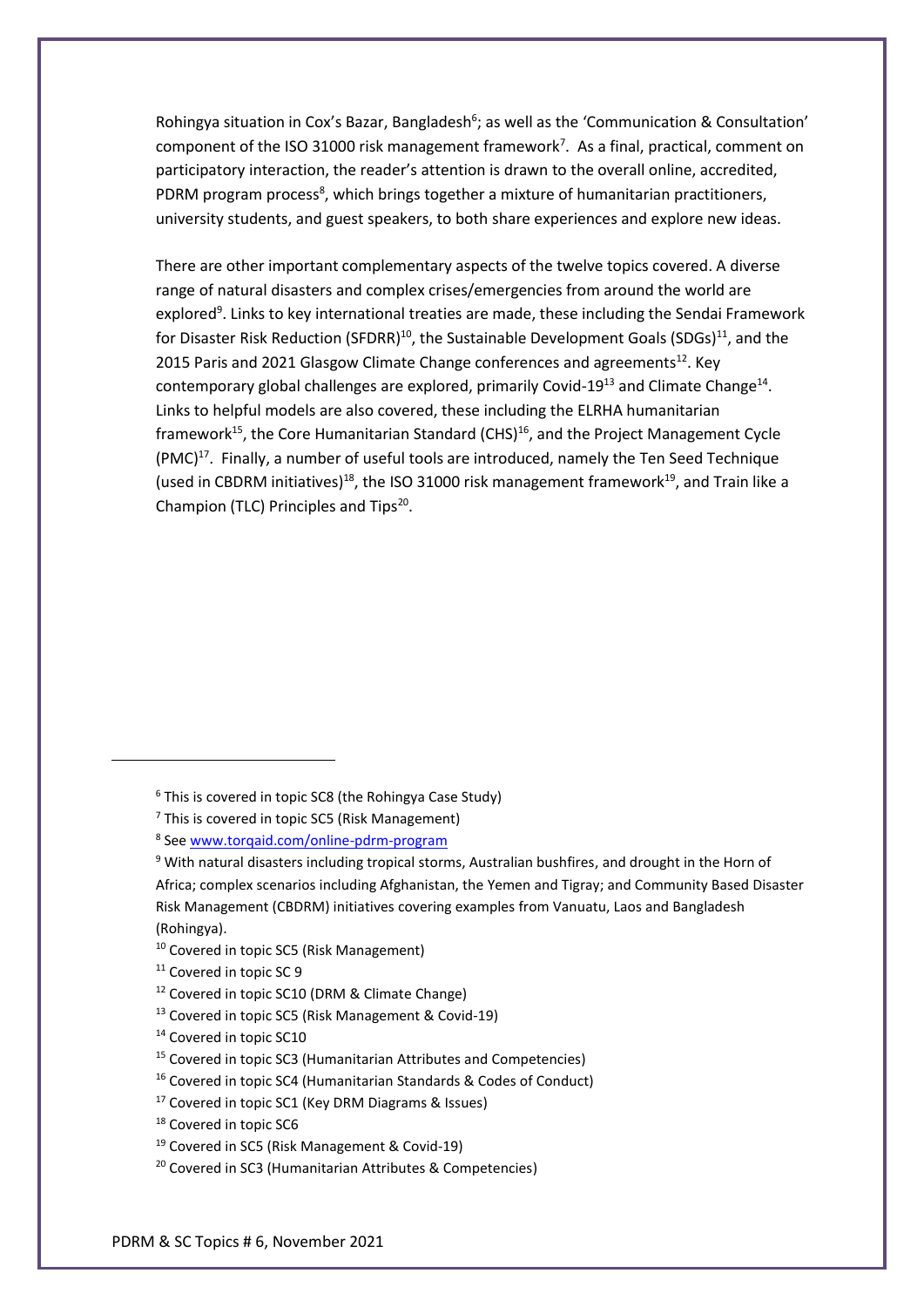#### **Key PDRM & SC Topics**

#### **SC1: Key Disaster Risk Management Diagrams & Issues**

Overall: This introduces the participant to the four key diagrams which are used throughout the PDRM/SC training program.

o Introduction to the Core Humanitarian Standard (CHS) diagram

- o Four key diagrams, namely:
	- $\checkmark$  The Disaster Risk Management Cycle (DRMC)
	- $\checkmark$  The Disaster Risk Reduction (DRR) diagram
	- ✓ The Disaster Risk Management (DRM) Planning diagram
	- $\checkmark$  The Project Management Cycle (PMC), and Participatory Project Management
- (PPM) TORQAID The DISASTER RISK MANAGEMENT CYCLE (DRMC) competencies o The use of maps (DRR) Stag o Psychosocial support



 $\omega$ 

**SC2: Global Natural Disasters Trends & Examples**

Overall: This reviews natural disaster trends (numbers of disasters; people killed and affected; damage caused) over the past 20 years, and applies the DRM framework introduced in SC1 to a range of national disaster examples.

- o Global natural disaster trends over the past 20 years
- o Natural disaster examples including:
	- ✓ Tropical storms globally (ie cyclones, hurricanes, typhoons)
	- ✓ Australian bushfires
	- ✓ Eastern Horn of Africa prolonged & persistent agro-drought

#### **Damage caused by natural disaster in USD, 2001-2020**

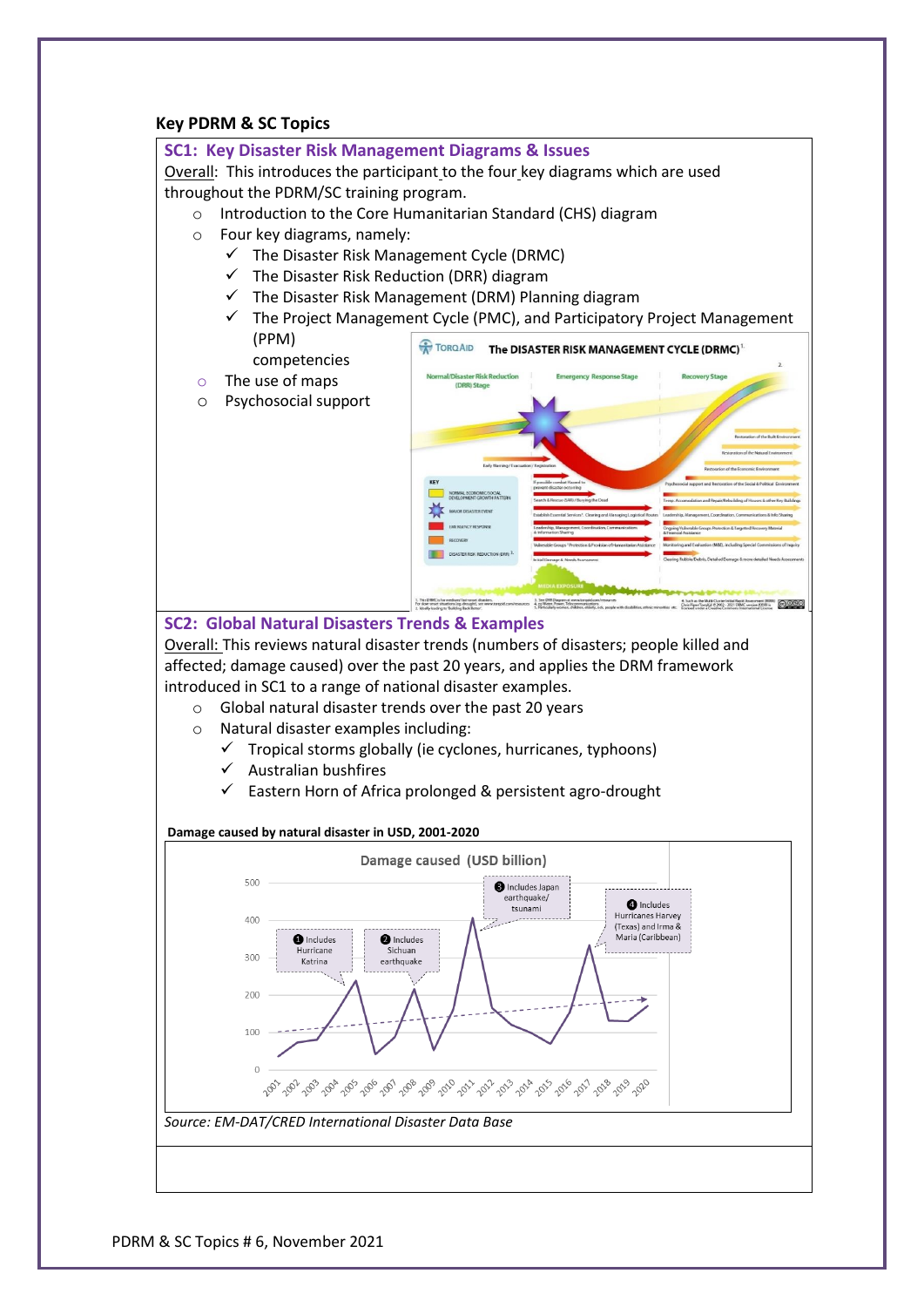#### **SC3: Humanitarian Attributes & Competencies**

Overall: This covers the attributes and competencies of humanitarian practitioners, as well as some useful tips and stories from the field.

- o Five Key Attributes (5KAs) of humanitarian practitioners
- o Shared responsibility
- o Potential power imbalance
- o The ELRHA humanitarian competency framework
- o Cross-cultural challenges & tips
- o Train like a Champion (TLC) Principles & Tips
- o Stories from the field



## **SC4: Humanitarian Standards & Codes of Conduct**

Overall: This covers the key humanitarian frameworks within which humanitarian practitioners ideally should work.

- o State of the Humanitarian System (SOHS)
- o Historical background to humanitarianism
- o Red Cross/Crescent Fundamental Principles
- o Red Cross/Crescent & NGO Code of Conduct
- o The Sphere Handbook
- o The Core Humanitarian Standard (CHS)

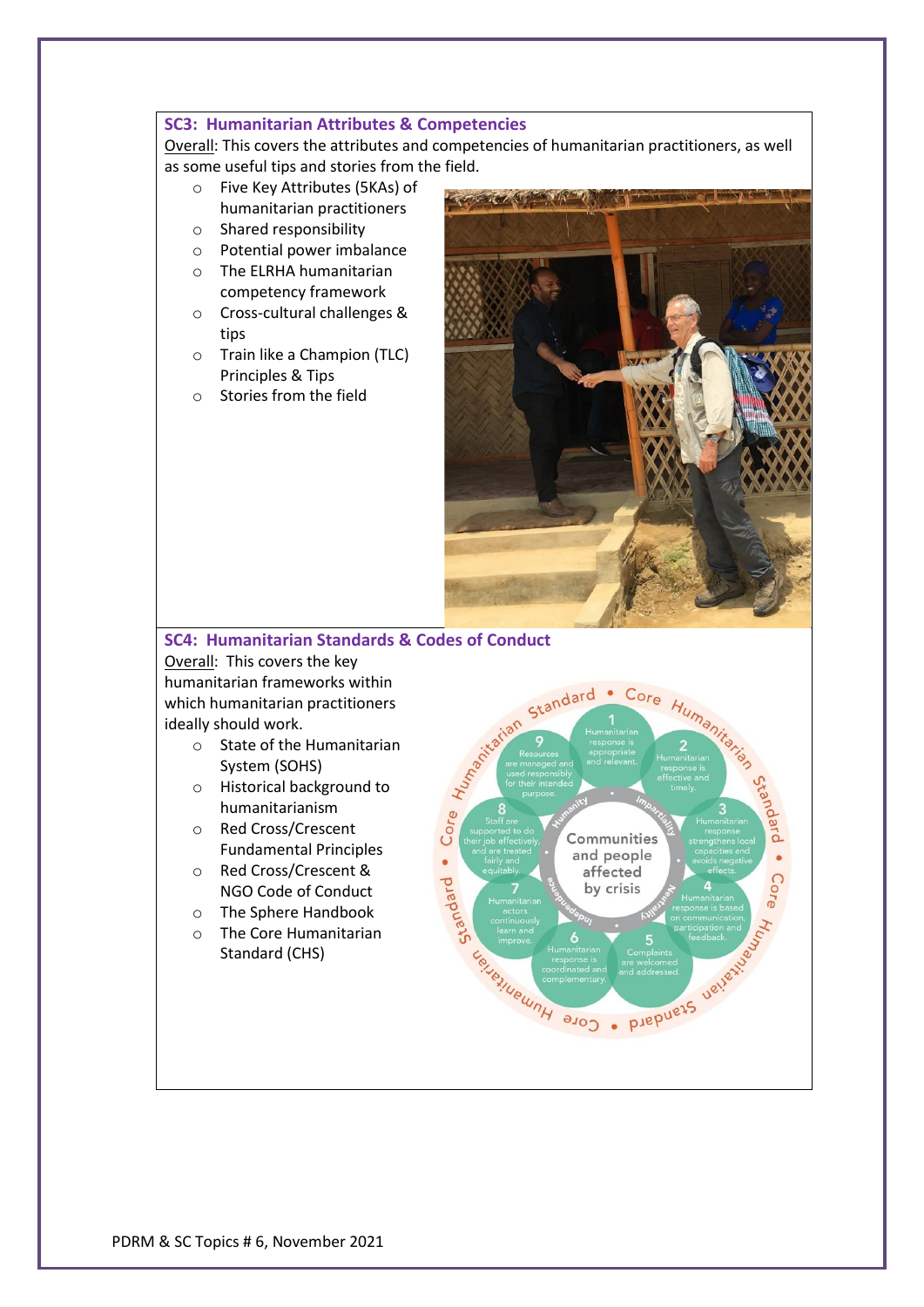#### **SC5: Risk Management & Covid-19**

Overall: This covers the relationship between the DRR diagram and the Sendai Framework for Disaster Risk Reduction (SFDRR); the ISO 31000 risk management framework which is used in Australia, NZ, and multiple other countries; and a practical application of ISO 31000 to Covid-19.

- o Risk & Resilience
- o The SFDRR and link to the DRR diagram
- o The ISO 31000 risk management process
- o An overview of the 2020- 2022 Covid-19 pandemic, and various risk

The ISO3100 Risk Management Process



#### **SC 6: Community Based Disaster Risk Management (CBDRM) Initiatives**

Overall: This topic includes the introduction of a highly effective participatory tool (the TST), and illustrates how it can be applied to a range of CBDRM initiatives.

- o The Ten Seed Technique (TST) ranking tool
- o TST examples from West Bengal (India) and Northern Territory (Australia)
- o Community Based Disaster Risk Management (CBDRM) initiatives from Vanuatu, Laos, and Cox's Bazar, Bangladesh (Rohingya)

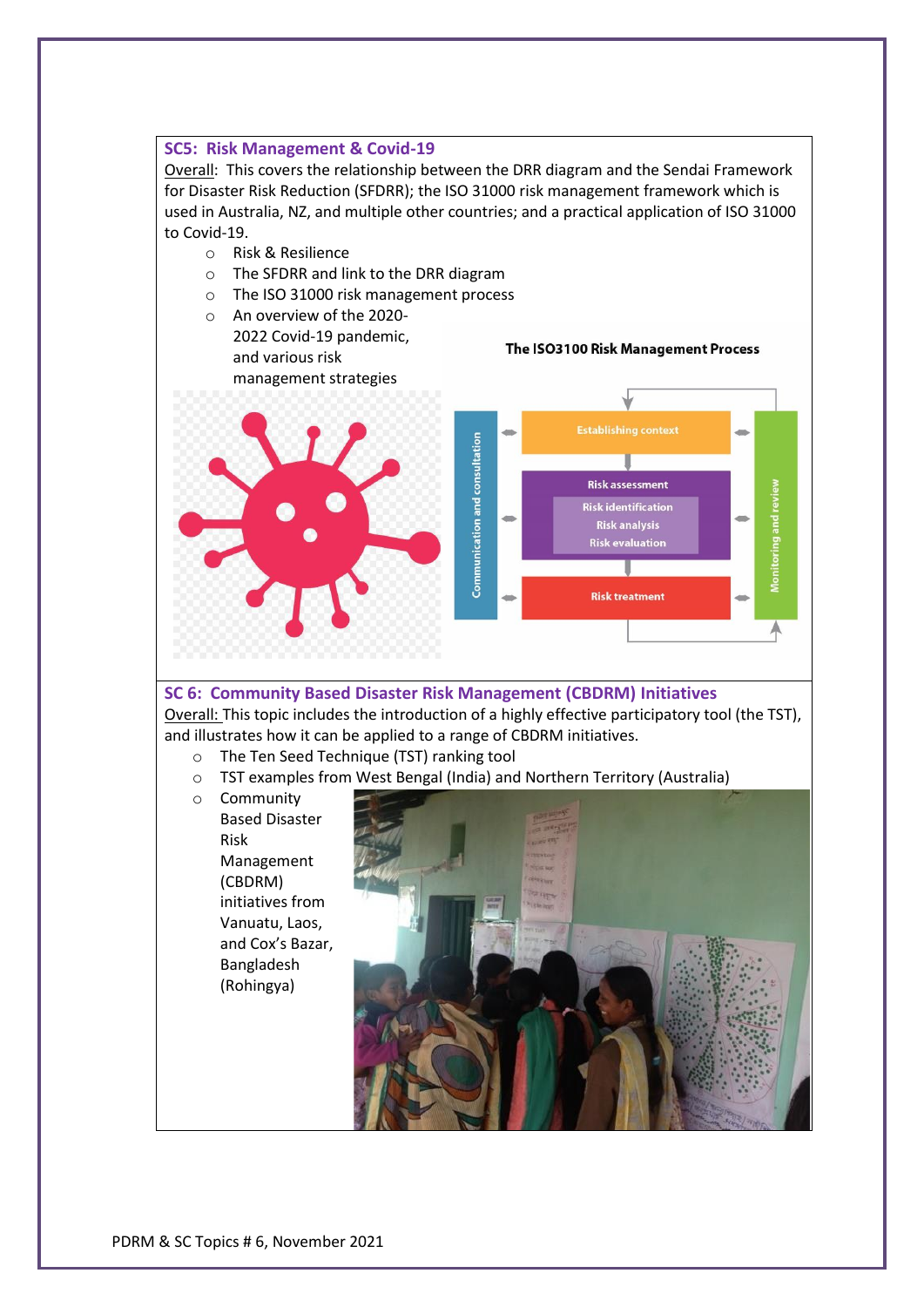#### **SC7: Complex Emergencies/Crises & Examples**

Overall: This gives an overview of global emergencies/crises, and then discusses a number of major scenarios.

- o Definitions & global overview of complex emergencies/crises
- o Updates on complex scenarios in a combination of: ✓ Afghanistan
	- ✓ The Yemen
	- ✓ Tigray



#### **SC8: Rohingya Case Study**

Overall: This complements SC&, by look at in more detail the complex scenario surrounding the Rohingya in Cox's Bazar District, Bangladesh.

- o Update on the Rohingya humanitarian situation in Cox's Bazar, Bangladesh
- o Overview of the Shongjog 'What Matters?' humanitarian bulletins

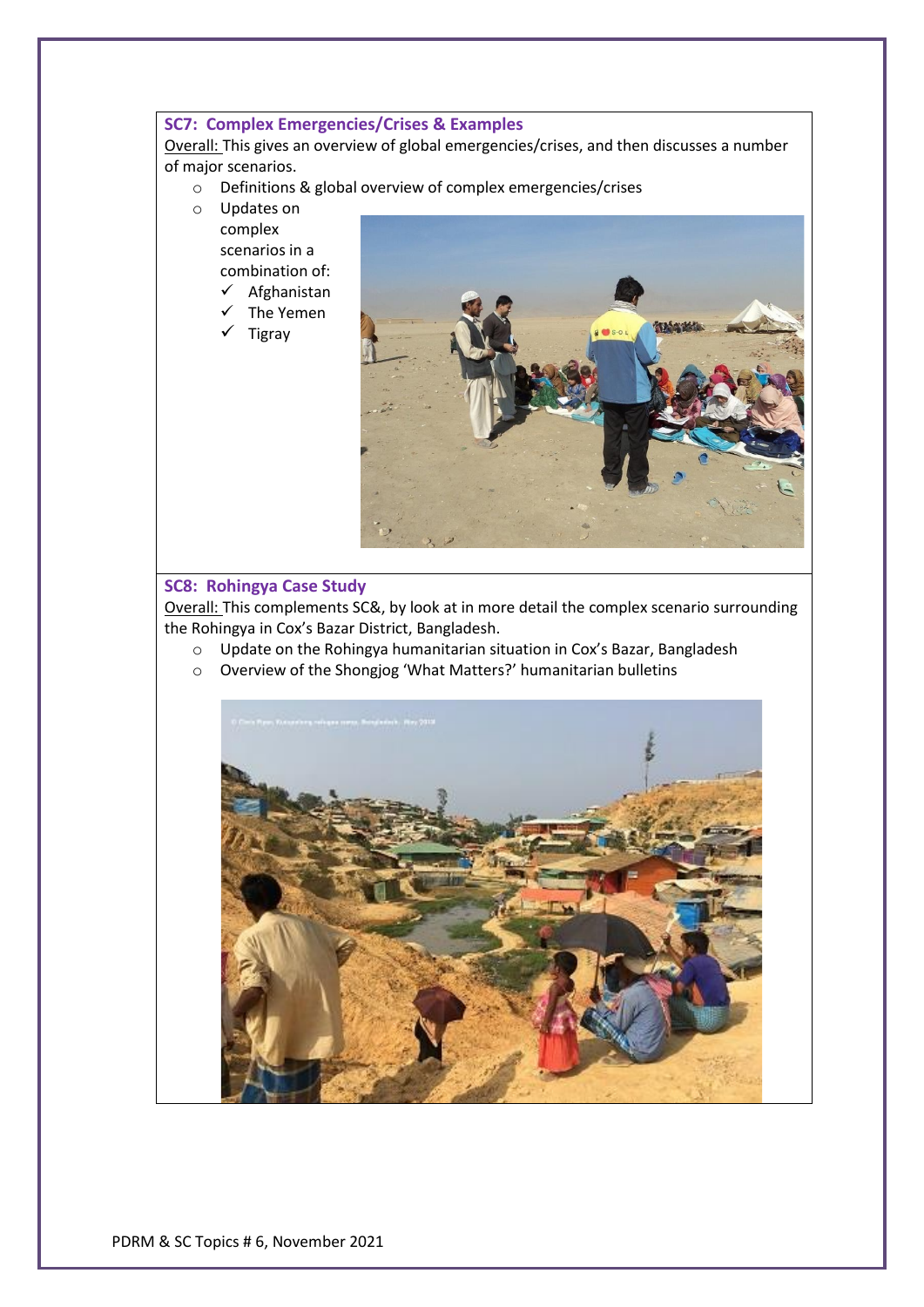#### **SC9: DRM & the Sustainable Development Goals (SDGs)**

Overall: This includes discussion on the relationship between the SDGs and the DRR diagram, and the effects of Covid-19 on SDG progress.

- o Re-visiting the DRR diagram
- o Overview of the Millenium Development Goals (MDGs) and Sustainable Development Goals (SDGs)
- o Relationship between the SDGs and the Disaster Risk Management Cycle (DRMC) & Disaster Risk Reduction (DRR) diagrams
- o Effects of Covid-19 on the SDGs



#### **SC10: DRM & Climate Change**

Overall: This first links the relationship between the DRR diagram and Climate Change, and then discusses key aspects of the latter.

- o Re-visiting the Disaster Risk Reduction (DRR) diagram
- o Climate Change Explained
- o Role of the Intergovernmental Panel on Climate Change (IPCC)
- o Causes & effects of Greenhouse Gas (GHG) emissions
- o The 2015 Paris Agreement and 2021 Glasgow Climate Pact
- o Net Zero by 2050?

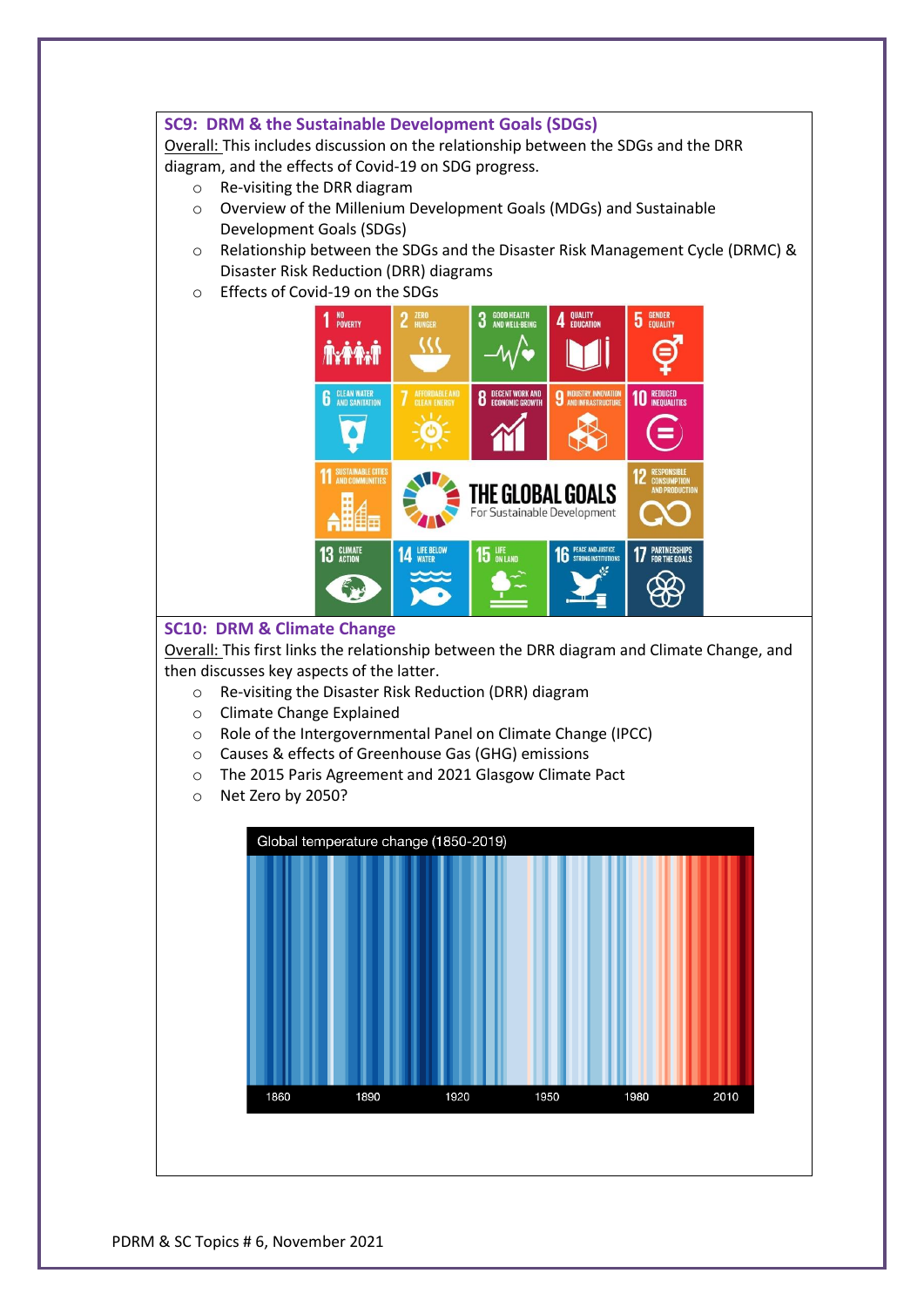### **PDRM/SC Topics Trainer/Facilitator, Course Delivery & Costs**

### **Trainer/Facilitator**

The Principal Trainer/Facilitator for the PDRM and SC programs is Chris Piper, the TorqAid CEO. Chris is an experienced Global Humanitarian Practitioner, qualified teacher and adult educator, as well as with university lecturer. He has taught PDRM and SC topics in various formats<sup>21</sup> in multiple locations across both Australia, and the Asian-Pacific, Southern African and European regions. Complementary to his own teaching, Chris also draws on expertise from skilled humanitarian practitioners to add to the training experience.

## **Course Delivery**

### **The PDRM**

The Participatory Disaster Risk Management (PDRM) program can be delivered in three ways:

- o As an online, accredited PDRM program. The teaching component of the 2022 program runs from the 25<sup>th</sup> July to  $14<sup>th</sup>$  October 2022 – see<sup>22</sup> [www.torqaid.com/online-pdrm-program](http://www.torqaid.com/online-pdrm-program)
- $\circ$  As a four day, accredited PDRM workshop, customised to the client's needs. An example of how this could be covered is given below.

| .<br>- - - - - - - - -<br>$  -$ |                 |            |                  |
|---------------------------------|-----------------|------------|------------------|
| Day 1                           | Day 2           | Day 3      | Day 4            |
| SC <sub>1</sub>                 | SC <sub>4</sub> | SC.        | SC9              |
| SC2                             | SC <sub>5</sub> | SC8        | SC <sub>10</sub> |
| SC <sub>3</sub>                 | SC6             | Group work | Group work       |

*Example of four-day PDRM workshop (each session 1.5 hrs)*

 $\circ$  As an online, accredited PDRM program, customised to the client's needs. Again, an example of the time framework on how this could be delivered is presented below. *Example of online PDRM, taught one topic a day; five days a week; over two weeks*

|           | Week 1          | Week 2           |
|-----------|-----------------|------------------|
| Monday    | SC <sub>1</sub> | SC <sub>6</sub>  |
| Tuesday   | SC <sub>2</sub> | SC <sub>7</sub>  |
| Wednesday | SC <sub>3</sub> | SC <sub>8</sub>  |
| Thursday  | SC <sub>4</sub> | SC <sub>9</sub>  |
| Friday    | 908             | SC <sub>10</sub> |

### **The SC Topics**

The individual Short Course (SC) topics are delivered in the following ways:

- $\circ$  As a self-paced training format<sup>23</sup>
- $\circ$  Interested participants can join the online PDRM program running from the 25<sup>th</sup> July to 14<sup>th</sup> October 2022, paying for, and participating in, individual topics
- $\circ$  Alternatively, client agencies can contract TorgAid to deliver individual topics to their employees or students in either a face-to-face or in an online format

 $21$  Ie face-to-face workshops, and online training

 $22$  The 2022 brochure is currently being completed, so the link here is for the 2021 program

<sup>&</sup>lt;sup>23</sup> This new format will be ready for delivery by the end of January 2022